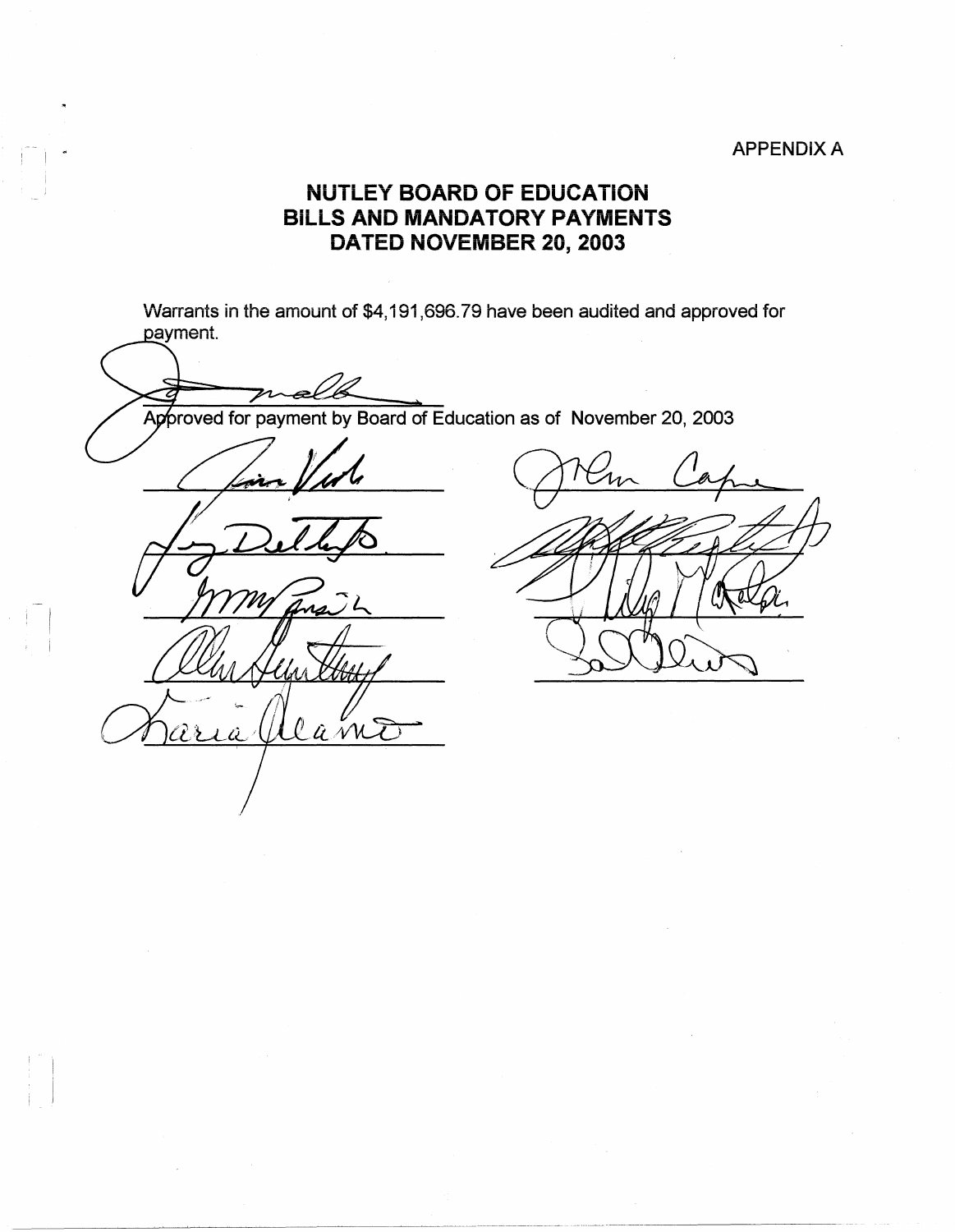Check journal Rec and Unrec checks Nutley Board of Education Hand and Machine checks

Starting date 10/21/03 Ending date 11/20/03

| ∣Cknum   | <b>Date</b> | Rec date | <b>Vcode</b> | Vendor name                                         | <b>Check amount</b> |
|----------|-------------|----------|--------------|-----------------------------------------------------|---------------------|
| 061004   | 10/24/03    | 10/31/03 |              | COP1 COPPOLA; ANN                                   | \$200.00            |
| 061005   | 10/24/03    | 10/31/03 |              | <b>FSPC FRANKLIN PETTY CASH/J.CALICCHIO,TRUSTEE</b> | \$312.07            |
| 061006   | 10/24/03    |          |              | CIPA PALLEY; CINDY                                  | \$2,225.00          |
| 061007 H | 10/30/03    | 10/31/03 | <b>PAY</b>   | <b>B.O.E. SALARY ACCOUNT</b>                        | \$1,393,802.01      |
| 061009 H | 10/27/03    | 10/31/03 |              | BOES BOARD OF EDUCATION SALARY ACCOUNT              | \$24,354.12         |
| 061010 H | 10/27/03    |          |              | <b>HBCE HORIZON BLUE CROSS</b>                      | \$21,680.34         |
| 061011 H | 10/27/03    |          | <b>BSI2</b>  | <b>BENECARD SERVICES, INC.</b>                      | \$12,170.95         |
| 061012 H | 10/27/03    |          | <b>IHS</b>   | <b>INTERNATIONAL HEALTHCARE SERVICES</b>            | \$172.73            |
| 061013 H | 10/27/03    | 10/31/03 |              | <b>BOES BOARD OF EDUCATION SALARY ACCOUNT</b>       | \$79,912.72         |
| 061014 H | 10/27/03    |          |              | <b>HBCE HORIZON BLUE CROSS</b>                      | \$855.23            |
| 061015 H | 10/27/03    |          | <b>BSI2</b>  | <b>BENECARD SERVICES, INC.</b>                      | \$158.40            |
| 061016   | 10/30/03    |          |              | ALC5 ASSOCIATION OF LEARNING CONSULTANTS            | \$125.00            |
| 061017   | 10/30/03    |          |              | CPNJ CEREBRAL PALSY OF NORTH JERSEY                 | \$12,185.67         |
| 061018   | 10/30/03    |          | <b>CIT</b>   | CIT TECHNOLOGY FINANCIAL SERVICES, INC.             | \$232.00            |
| 061019   | 10/30/03    |          |              | <b>GEC4 GE CAPITAL</b>                              | \$675.00            |
| 061020   | 10/30/03    |          | HS           | <b>HOLMSTEAD SCHOOL</b>                             | \$3,925.02          |
| 061021   | 10/30/03    |          | <b>MCD</b>   | <b>MINOLTA CORPORATION</b>                          | \$193.52            |
| 061022   | 10/30/03    |          |              | NBED NBOE EXT DAY PETTY CASH/M.CERVASIO             | \$244.06            |
| 061023   | 10/30/03    |          | <b>NMB</b>   | <b>NUTLEY MUSIC BOOSTERS</b>                        | \$120.00            |
| 061024   | 10/30/03    |          | <b>PDI</b>   | PANASONIC DOCUMENT IMAGING                          | \$138.82            |
| 061025   | 10/30/03    |          | <b>PB</b>    | PITNEY BOWES INC.                                   | \$1,013.00          |
| 061026   | 10/30/03    |          |              | SGPC SPRING GARDEN PETTY CASH/R.CLERICO             | \$284.94            |
| 061027   | 10/30/03    |          |              | GTVA WELLS FARGO FINANCIAL LEASING, INC.            | \$128.80            |
| 061028 H | 10/30/03    |          |              | TR10 TREASURER, STATE OF NEW JERSEY                 | \$218.88            |
| 061029 H | 11/03/03    |          | <b>NJP</b>   | <b>NJPSA</b>                                        | \$19,245.00         |
| 061030   | 11/05/03    |          |              | <b>GEC4 GE CAPITAL</b>                              | \$159.80            |
| 061031   | 11/05/03    |          | VAW          | <b>VAC WORLD</b>                                    | \$78.00             |
| 061032 H | 11/10/03    |          |              | SNJH STATE OF NJ HEALTH BENEFITS FUND               | \$373,781.39        |
| 061033   | 11/11/03    |          |              | TR10 TREASURER, STATE OF NEW JERSEY                 | \$12,025.36         |
| 061034 H | 11/14/03    |          | <b>PAY</b>   | <b>B.O.E. SALARY ACCOUNT</b>                        | \$1,396,750.97      |
| 061035 H | 11/12/03    |          |              | <b>BOES BOARD OF EDUCATION SALARY ACCOUNT</b>       | \$24,558.00         |
| 061036 H | 11/12/03    |          |              | BOES BOARD OF EDUCATION SALARY ACCOUNT              | \$78,231.88         |
| 061037 H | 11/14/03    |          |              | <b>BBOE BELLEVILLE BOARD OF EDUCATION</b>           | \$3,942.10          |
| 061038 H | 11/14/03    |          |              | <b>BTB1 BAKER &amp; TAYLOR BOOKS</b>                | \$1,766.56          |
| 061039 H | 11/14/03    |          |              | <b>ECD3 ESSEX COUNTY DEPARTMENT OF PARKS</b>        | \$470.00            |
| 61040    | 11/20/03    |          | <b>API</b>   | <b>ACCENT PRESS, INC.</b>                           | \$647.00            |
| 61041    | 11/20/03    |          | GA4          | <b>ACKERMAN; GEORGE</b>                             | \$45.08             |
| 061042   | 11/20/03    |          | <b>AFPI</b>  | <b>ACME FOOD PRODUCTS INC</b>                       | \$5,867.44          |
| 061043   | 11/20/03    |          | <b>AGL</b>   | AGL WELDING SUPPLY CO. INC.                         | \$23.00             |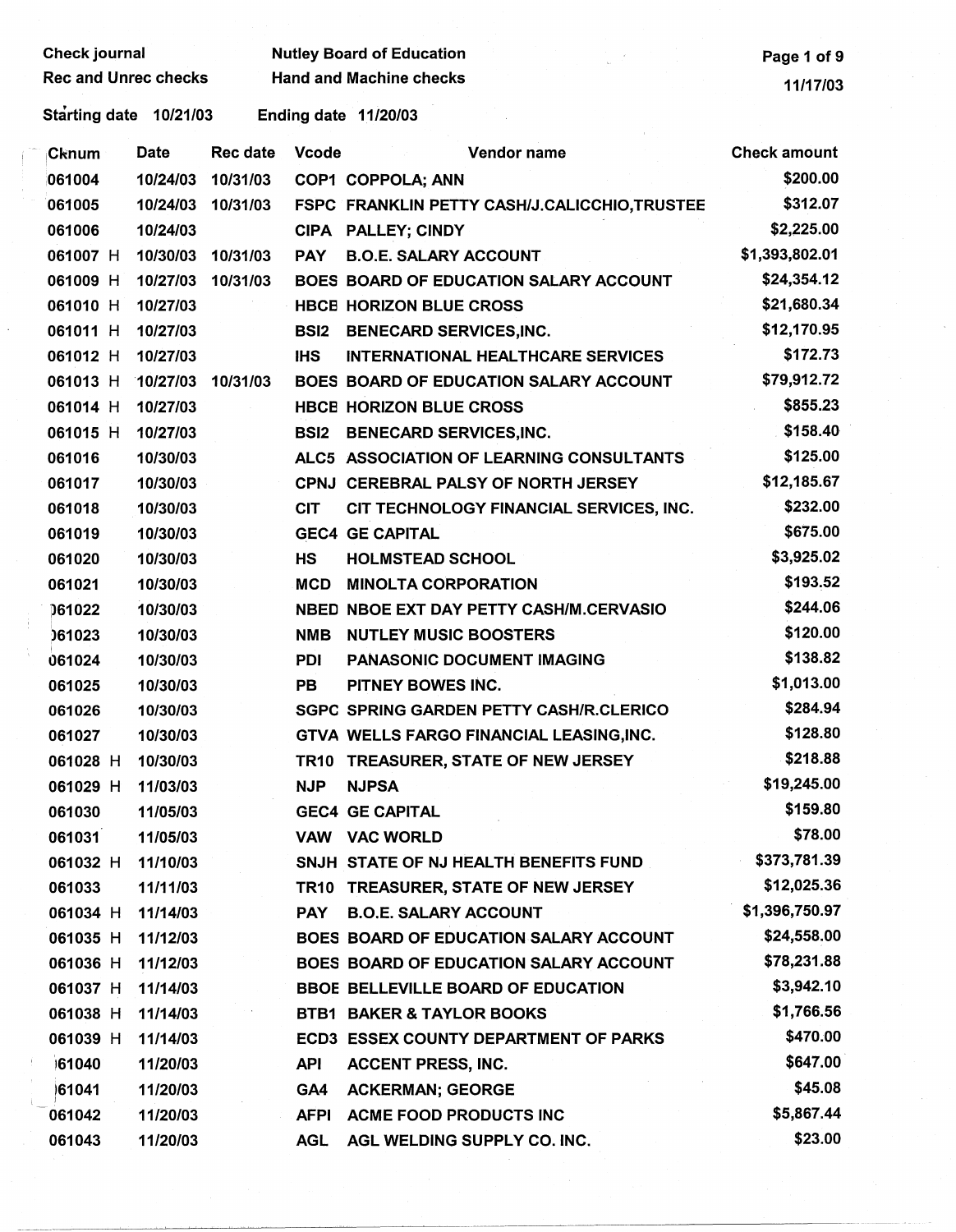| <b>Check journal</b>        |                        |                 |                 | <b>Nutley Board of Education</b>           | Page 2 of 9         |  |  |
|-----------------------------|------------------------|-----------------|-----------------|--------------------------------------------|---------------------|--|--|
| <b>Rec and Unrec checks</b> |                        |                 |                 | <b>Hand and Machine checks</b>             | 11/17/03            |  |  |
|                             | Starting date 10/21/03 |                 |                 | Ending date 11/20/03                       |                     |  |  |
| <b>Cknum</b>                | Date                   | <b>Rec date</b> | <b>Vcode</b>    | Vendor name                                | <b>Check amount</b> |  |  |
| 061044                      | 11/20/03               |                 |                 | AIRB AIRBORNE EXPRESS                      | \$32.42             |  |  |
| 061045                      | 11/20/03               |                 | <b>AJF</b>      | ALL JERSEY FENCE CO                        | \$2,270.00          |  |  |
| 061046                      | 11/20/03               |                 | AS6             | <b>ALLEGRO SCHOOL</b>                      | \$10,438.00         |  |  |
| 061047                      | 11/20/03               |                 | <b>ALI</b>      | <b>ALLIED OFFICE PRODUCTS</b>              | \$6,347.50          |  |  |
| 061048                      | 11/20/03               |                 | <b>AGS</b>      | <b>AMERICAN GUIDANCE SERVICE</b>           | \$508.13            |  |  |
| 061049                      | 11/20/03               |                 | <b>ASPI</b>     | AMSCO SCHOOL PUBLICATIONS, INC.            | \$184.32            |  |  |
| 061050                      | 11/20/03               |                 | <b>DAR</b>      | ANDREE B. ROLFE ED. D.                     | \$363.00            |  |  |
| 061051                      | 11/20/03               |                 |                 | <b>ACC1 ANNENBERG/CPB</b>                  | \$60.45             |  |  |
| 061052                      | 11/20/03               |                 | AC <sub>3</sub> | APPLE COMPUTER, INC.                       | \$1,070.00          |  |  |
| 061053                      | 11/20/03               |                 |                 | <b>MAAS ASHKENAS; MARCI</b>                | \$1,800.00          |  |  |
| 061054                      | 11/20/03               |                 |                 | ASSO ASSOCIATED PRODUCTS CO.               | \$1,440.00          |  |  |
| 061055                      | 11/20/03               |                 | <b>AFS</b>      | <b>ASTONE FLEET SERVICE</b>                | \$7,695.90          |  |  |
| 061056                      | 11/20/03               |                 | <b>ATT</b>      | <b>AT &amp; T</b>                          | \$447.61            |  |  |
| 061057                      | 11/20/03               |                 | <b>AUC</b>      | <b>ATLANTIC UNIFORM CO INC</b>             | \$360.00            |  |  |
| 061058                      | 11/20/03               |                 |                 | <b>CUL1 AXIOM PRESS, INC.</b>              | \$135.74            |  |  |
| 061059                      | 11/20/03               |                 | <b>BT</b>       | <b>BAKER &amp; TAYLOR</b>                  | \$302.93            |  |  |
| 061060                      | 11/20/03               |                 | <b>B&amp;T</b>  | <b>BAKER &amp; TAYLOR BOOKS</b>            | \$609.32            |  |  |
| 061061                      | 11/20/03               |                 | BS4             | <b>BANYAN SCHOOL</b>                       | \$2,503.42          |  |  |
| 061062                      | 11/20/03               |                 | <b>BN</b>       | <b>BARNES &amp; NOBLE</b>                  | \$167.70            |  |  |
| 061063                      | 11/20/03               |                 |                 | <b>BAST BASTOS BOOK CO.</b>                | \$108.81            |  |  |
| 061064                      | 11/20/03               |                 |                 | BSCC BELLEVILLE SUPPLY CO., INC.           | \$401.57            |  |  |
| 061065                      | 11/20/03               |                 | <b>BPS</b>      | BELLRIDGE PLUMBING SUPPLY CORPORATION      | \$243.60            |  |  |
| 061066                      | 11/20/03               |                 |                 | <b>BCSS BERGEN COUNTY SPECIAL SERVICES</b> | \$21,372.72         |  |  |
| 061067                      | 11/20/03               |                 |                 | BFSI BILL FALK'S SCHOOLS INC.              | \$75.00             |  |  |
| 061068                      | 11/20/03               |                 | <b>BD</b>       | <b>BLOOMFIELD DRAPERY INC</b>              | \$136.00            |  |  |
| 061069                      | 11/20/03               |                 |                 | <b>BOBF BONNIE BRAE</b>                    | \$9,405.09          |  |  |
| 061070                      | 11/20/03               |                 |                 | <b>BB4 BOOK AUTO LEASING INC.</b>          | \$292.76            |  |  |
| 061071                      | 11/20/03               |                 |                 | <b>BRAD BRADLEY TIRE SERVICE</b>           | \$139.98            |  |  |
| 061072                      | 11/20/03               |                 |                 | CFC C F CONNOLLY DIST CO INC               | \$145.20            |  |  |
| 061073                      | 11/20/03               |                 |                 | <b>CABL CABLEVISION LIGHTPATH INC</b>      | \$6,160.00          |  |  |
| 061074                      | 11/20/03               |                 |                 | CAD CADETS STAGECOACH                      | \$2,950.00          |  |  |
| 061075                      | 11/20/03               |                 |                 | CCPT CALDWELL COMMUNITY PHYSICAL THERAPY   | \$440.00            |  |  |
| 061076                      | 11/20/03               |                 | CAL             | <b>CALENDARS</b>                           | \$23.80             |  |  |
| 061077                      | 11/20/03               |                 |                 | SC10 CAMMARATA, MD; SANDRA                 | \$2,350.00          |  |  |
| 061078                      | 11/20/03               |                 | CM8             | <b>CANDLE METRO</b>                        | \$1,658.74          |  |  |
| 061079                      | 11/20/03               |                 |                 | <b>CAN1 CANON BUSINESS SOLUTIONS</b>       | \$4,188.25          |  |  |
| 061080                      | 11/20/03               |                 |                 | CPC CENTRAL-LEWMAR PAPER                   | \$11,044.23         |  |  |
| 061081                      | 11/20/03               |                 | CP1             | CEREBRAL PALSY ASSOC MIDDLESEX COUNTY      | \$7,911.00          |  |  |
| 061082                      | 11/20/03               |                 | <b>CHE</b>      | <b>CHERENSON GROUP</b>                     | \$1,342.68          |  |  |

 $\frac{1}{2}$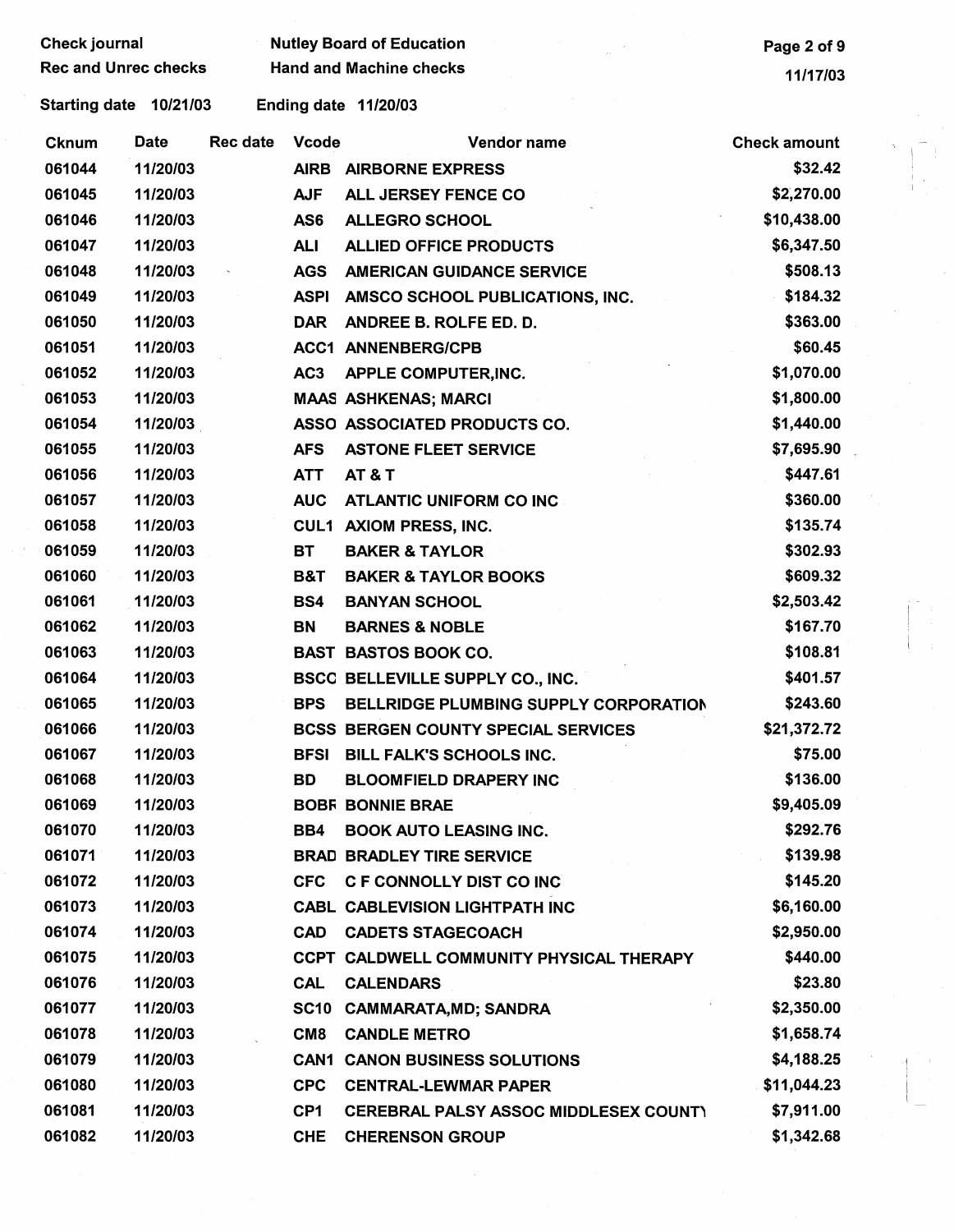| Check journal               |          |                 |                  | <b>Nutley Board of Education</b>              | Page 3 of 9         |
|-----------------------------|----------|-----------------|------------------|-----------------------------------------------|---------------------|
| <b>Rec and Unrec checks</b> |          |                 |                  | <b>Hand and Machine checks</b>                | 11/17/03            |
| Starting date 10/21/03      |          |                 |                  | Ending date 11/20/03                          |                     |
| Cknum                       | Date     | <b>Rec date</b> | <b>Vcode</b>     | Vendor name                                   | <b>Check amount</b> |
| 061083                      | 11/20/03 |                 |                  | <b>CC15 CHILDREN'S CENTER</b>                 | \$3,601.45          |
| 061084                      | 11/20/03 |                 | CB <sub>2</sub>  | <b>CICCOLINI BROTHERS</b>                     | \$999.85            |
| 061085                      | 11/20/03 |                 | <b>CSG</b>       | <b>CIRCLE SYSTEM GROUP</b>                    | \$16,733.65         |
| 061086                      | 11/20/03 |                 | <b>CSCI</b>      | CITY SUPPLY CO., INC.                         | \$3,271.59          |
| 061087                      | 11/20/03 |                 | <b>DOC</b>       | <b>COCCO; DONNA</b>                           | \$450.00            |
| 061088                      | 11/20/03 |                 | <b>COL</b>       | <b>COLANERI BROS.</b>                         | \$340.25            |
| 061089                      | 11/20/03 |                 | <b>CLNJ</b>      | <b>COMMISSION OF LABOR, NJDOL</b>             | \$1,095.00          |
| 061090                      | 11/20/03 |                 | <b>CP17</b>      | <b>CONSOLIDATED PLASTICS CO., INC.</b>        | \$106.45            |
| 061091                      | 11/20/03 |                 | CG               | <b>CONTEMPORARY GLASS</b>                     | \$15.00             |
| 061092                      | 11/20/03 |                 | CP <sub>11</sub> | <b>CONTINENTAL PRESS INC</b>                  | \$633.60            |
| 061093                      | 11/20/03 |                 |                  | DAEL D'ANGIO; ELIZABETH                       | \$600.00            |
| 061094                      | 11/20/03 |                 | <b>DCM</b>       | DCM ARCHITECTURE INC.                         | \$13,357.00         |
| 061095                      | 11/20/03 |                 | <b>DTC</b>       | <b>DECAMP TRANSIT COMPANY</b>                 | \$2,530.00          |
| 061096                      | 11/20/03 |                 | DP1              | <b>DELGEN PRESS</b>                           | \$923.00            |
| 061097                      | 11/20/03 |                 | <b>DEL</b>       | DELL MARKETING, L.P.                          | \$1,836.80          |
| 061098                      | 11/20/03 |                 | DM <sub>1</sub>  | <b>DEMCO INC.</b>                             | \$417.48            |
| 061099                      | 11/20/03 |                 |                  | DDD1 DOUGLASS DEVELOPMENTAL DISABILITIES CN   | \$8,519.00          |
| 161100                      | 11/20/03 |                 |                  | ETS1 EAGLE TRUCK SERVICES INC.                | \$850.00            |
| 061101                      | 11/20/03 |                 |                  | <b>ECAS ECASBO</b>                            | \$200.00            |
| 061102                      | 11/20/03 |                 |                  | <b>ECLC ECLC OF NEW JERSEY</b>                | \$8,825.40          |
| 061103                      | 11/20/03 |                 | ED               | <b>EDUCATIONAL DESIGN/TRIUMPH LEARNING</b>    | \$240.90            |
| 061104                      | 11/20/03 |                 |                  | <b>ESCO EDUCATIONAL SALES CO.</b>             | \$927.61            |
| 061105                      | 11/20/03 |                 | EA               | <b>ENERGY FOR AMERICA</b>                     | \$3,986.00          |
| 061106                      | 11/20/03 |                 | <b>EAIE</b>      | <b>ERIC ARMIN INC.</b>                        | \$833.85            |
| 061107                      | 11/20/03 |                 |                  | ECAD ESSEX COUNTY ATHLETIC DIRECTORS ASSN     | \$400.00            |
| 061108                      | 11/20/03 |                 | DR2              | <b>ESSEX COUNTY BSI ROUNDTABLE</b>            | \$100.00            |
| 061109                      | 11/20/03 |                 |                  | <b>ECES ESSEX COUNTY EDUCATIONAL SERVICES</b> | \$19,135.56         |
| 061110                      | 11/20/03 |                 |                  | <b>ECVS ESSEX COUNTY VOCATIONAL SCHOOLS</b>   | \$2,460.00          |
| 061111                      | 11/20/03 |                 | <b>EHS</b>       | <b>ESSEX HIGH SCHOOL</b>                      | \$2,845.00          |
| 061112                      | 11/20/03 |                 |                  | <b>ECS1 EXECUTIVE COFFEE SERVICE INC.</b>     | \$6.00              |
| 061113                      | 11/20/03 |                 |                  | <b>MAFA FABER, MD; MARK</b>                   | \$800.00            |
| 061114                      | 11/20/03 |                 | FF               | <b>FACTS ON FILE INC.</b>                     | \$1,078.03          |
| 061115                      | 11/20/03 |                 | FS               | <b>FELICIAN SCHOOL</b>                        | \$2,255.56          |
| 061116                      | 11/20/03 |                 |                  | <b>NAFE FERRARA; NATALE</b>                   | \$123.84            |
| 061117                      | 11/20/03 |                 | <b>FIC</b>       | <b>FESTIVAL ICE CREAM</b>                     | \$229.08            |
| 61118                       | 11/20/03 |                 | <b>FINN</b>      | <b>FINNEY COMPANY</b>                         | \$120.96            |
| 61119                       | 11/20/03 |                 | PF               | <b>FISCHER; PATRICIA</b>                      | \$239.00            |
| 061120                      | 11/20/03 |                 | <b>FOG</b>       | <b>FOGARTY &amp; HARA, ESQS.</b>              | \$2,102.50          |
| 061121                      | 11/20/03 |                 | <b>FRP</b>       | FOX RIDGE PUBLISHING CO.                      | \$313.39            |

 $\frac{1}{2}$ 

 $\frac{1}{2}$ 

i<br>Ma

 $\left(\begin{array}{c} 1 \\ 1 \end{array}\right)$ 

 $\frac{1}{2}$  .

i<br>San

 $\sim$   $t$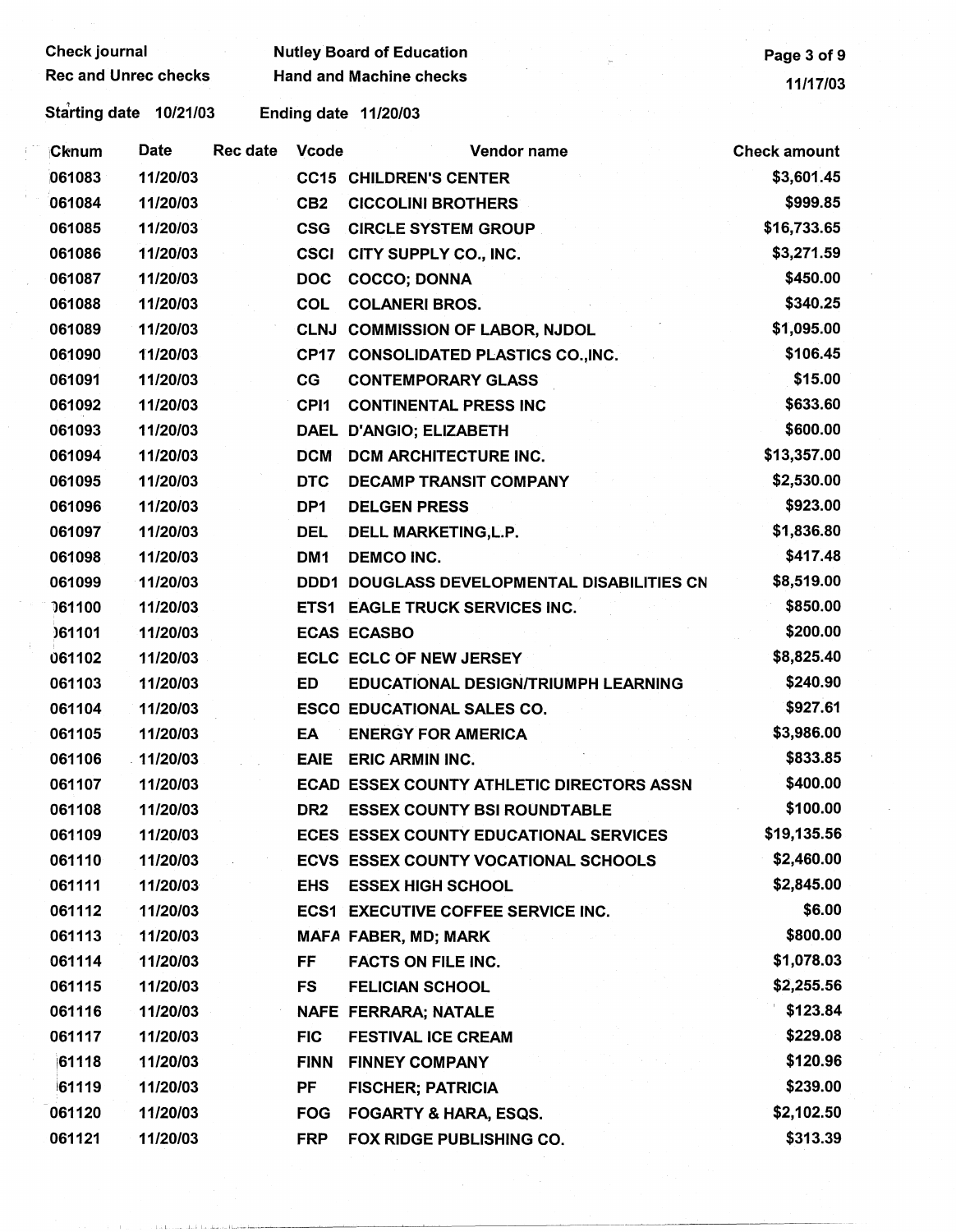|              | <b>Check journal</b> |                             |                 |                 | <b>Nutley Board of Education</b>       | Page 4 of 9         |
|--------------|----------------------|-----------------------------|-----------------|-----------------|----------------------------------------|---------------------|
|              |                      | <b>Rec and Unrec checks</b> |                 |                 | <b>Hand and Machine checks</b>         | 11/17/03            |
|              |                      | Starting date 10/21/03      |                 |                 | Ending date 11/20/03                   |                     |
| <b>Cknum</b> |                      | Date                        | <b>Rec date</b> | <b>Vcode</b>    | Vendor name                            | <b>Check amount</b> |
| 061122       |                      | 11/20/03                    |                 | <b>FCC</b>      | <b>FRANKLIN CENTRAL COMMUNICATIONS</b> | \$775.00            |
| 061123       |                      | 11/20/03                    |                 | <b>FFI</b>      | <b>FRANKLIN FLOORS INC</b>             | \$2,250.00          |
| 061124       |                      | 11/20/03                    |                 |                 | FFC1 FRANKLIN FOOD COURT               | \$675.25            |
| 061125       |                      | 11/20/03                    |                 |                 | FULL FULLONE; HECTOR                   | \$120.00            |
| 061126       |                      | 11/20/03                    |                 | <b>GPB</b>      | <b>GACCIONE, POMACO &amp; MALANGA</b>  | \$5,298.30          |
| 061127       |                      | 11/20/03                    |                 |                 | <b>GAL3 GALE GROUP</b>                 | \$2,438.99          |
| 061128       |                      | 11/20/03                    |                 | <b>GLB</b>      | <b>GANN LAW BOOKS</b>                  | \$61.00             |
| 061129       |                      | 11/20/03                    |                 |                 | <b>GENN GENNATILE</b>                  | \$3,375.00          |
| 061130       |                      | 11/20/03                    |                 | GM <sub>1</sub> | <b>GEORGE MILLER &amp; SONS</b>        | \$830.20            |
| 061131       |                      | 11/20/03                    |                 | JG1             | <b>GLATZER; JOYCE</b>                  | \$600.00            |
| 061132       |                      | 11/20/03                    |                 | <b>GKI</b>      | <b>GOLD KIST, INC.</b>                 | \$1,888.40          |
| 061133       |                      | 11/20/03                    |                 | <b>GSE</b>      | <b>GOPHER SPORTS EQUIPMENT</b>         | \$892.12            |
| 061134       |                      | 11/20/03                    |                 |                 | <b>GRAN GRAINGER INC.</b>              | \$3,788.99          |
| 061135       |                      | 11/20/03                    |                 |                 | <b>GREE GREENWOOD PUBLISHING GROUP</b> | \$456.28            |
| 061136       |                      | 11/20/03                    |                 | <b>GSC</b>      | <b>GRIFFITH SHADE COMPANY</b>          | \$25.50             |
| 061137       |                      | 11/20/03                    |                 | <b>HBJ</b>      | HARCOURT, INC.                         | \$1,752.40          |
| 061138       |                      | 11/20/03                    |                 | hci             | <b>HIGHSMITH</b>                       | \$170.43            |
| 061139       |                      | 11/20/03                    |                 | <b>HHT</b>      | <b>HILL; HILLARY</b>                   | \$66.00             |
| 061140       |                      | 11/20/03                    |                 | CS7             | HMI CERAMICS, INC.                     | \$2,451.89          |
| 061141       |                      | 11/20/03                    |                 | HR              | <b>HODGES RENTALS</b>                  | \$980.50            |
| 061142       |                      | 11/20/03                    |                 |                 | JHOL HOLLAND; JOHN                     | \$339.76            |
| 061143       |                      | 11/20/03                    |                 | <b>HS</b>       | <b>HOLMSTEAD SCHOOL</b>                | \$3,032.97          |
| 061144       |                      | 11/20/03                    |                 | <b>HDC</b>      | HOME DEPOT COMM.ACCT.                  | \$1,342.10          |
| 061145       |                      | 11/20/03                    |                 | <b>HMC</b>      | <b>HOUGHTON MIFFLIN CO.</b>            | \$3,929.27          |
| 061146       |                      | 11/20/03                    |                 |                 | HUDS HUDSON & BERGEN CO.               | \$16.90             |
| 061147       |                      | 11/20/03                    |                 | <b>IANN</b>     | <b>IANNITELLI: FILOMENA</b>            | \$275.00            |
| 061148       |                      | 11/20/03                    |                 | <b>IOE</b>      | <b>IMPERIAL OFFICE EQUIPMENT</b>       | \$160.00            |
| 061149       |                      | 11/20/03                    |                 | <b>ISC</b>      | <b>INDUSTRIAL ART SUPPLY CO.</b>       | \$198.02            |
| 061150       |                      | 11/20/03                    |                 | <b>ING</b>      | <b>INGERSOLL-RAND EQUIPMENT SALES</b>  | \$1,500.00          |
| 061151       |                      | 11/20/03                    |                 | <b>IFR</b>      | <b>INSTITUTE FOR CAREER RESEARCH</b>   | \$423.00            |
| 061152       |                      | 11/20/03                    |                 | <b>INS</b>      | <b>INSTRUCTIVISION</b>                 | \$628.77            |
| 061153       |                      | 11/20/03                    |                 | <b>IMS</b>      | <b>INTERSTATE MUSIC SUPPLIES</b>       | \$1,654.88          |
| 061154       |                      | 11/20/03                    |                 | <b>JJSF</b>     | <b>J &amp; J SNACK FOODS CORP.</b>     | \$408.00            |
| 061155       |                      | 11/20/03                    |                 | <b>JRV</b>      | J.R. VACCARO, INC.                     | \$124.00            |
| 061156       |                      | 11/20/03                    |                 | JH              | <b>JAY-HILL REPAIRS</b>                | \$765.78            |
| 061157       |                      | 11/20/03                    |                 | JT              | JIMMY'S, INC.                          | \$4,000.00          |
| 061158       |                      | 11/20/03                    |                 | <b>JKE</b>      | <b>JOSEPH KARG ENTERPRISES</b>         | \$360.00            |
| 061159       |                      | 11/20/03                    |                 | <b>JRI</b>      | <b>JOSEPH RICCIARDI INC.</b>           | \$308.15            |
| 061160       |                      | 11/20/03                    |                 | <b>JUA1</b>     | <b>JUDRICH ASSOCIATES</b>              | \$1,650.00          |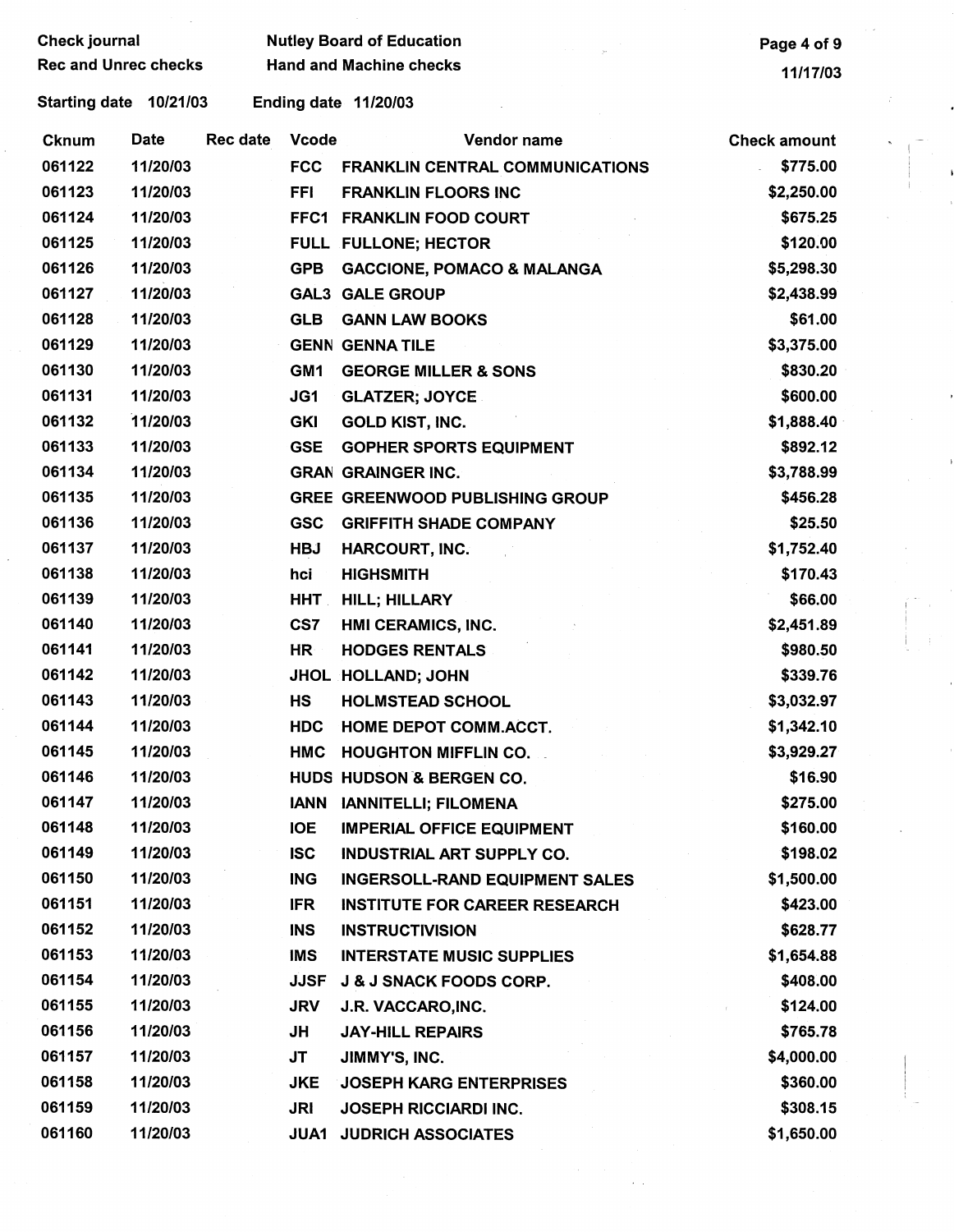| <b>Check journal</b>        |             |                 | <b>Nutley Board of Education</b> | Page 5 of 9                                |                     |
|-----------------------------|-------------|-----------------|----------------------------------|--------------------------------------------|---------------------|
| <b>Rec and Unrec checks</b> |             |                 | <b>Hand and Machine checks</b>   | 11/17/03                                   |                     |
| Starting date 10/21/03      |             |                 |                                  | Ending date 11/20/03                       |                     |
| Cknum                       | <b>Date</b> | <b>Rec date</b> | <b>Vcode</b>                     | Vendor name                                | <b>Check amount</b> |
| 061161                      | 11/20/03    |                 | <b>PJK</b>                       | <b>KEATING; PATRICIA J.</b>                | \$450.00            |
| 061162                      | 11/20/03    |                 | KK                               | <b>KEVAH KONNER</b>                        | \$900.00            |
| 061163                      | 11/20/03    |                 | <b>KEI</b>                       | <b>KHOKNAR ENTERPRISES INC.</b>            | \$5,977.29          |
| 061164                      | 11/20/03    |                 | <b>LLC</b>                       | <b>LAKEVIEW LEARNING CENTER</b>            | \$3,199.06          |
| 061165                      | 11/20/03    |                 |                                  | <b>LMC2 LANDIS MEAT CO.</b>                | \$319.80            |
| 061166                      | 11/20/03    |                 |                                  | LASU LANDSCAPE SUPPLY, INC.                | \$132.00            |
| 061167                      | 11/20/03    |                 | <b>LEC</b>                       | <b>LANG EQUIPMENT CO.</b>                  | \$2,143.01          |
| 061168                      | 11/20/03    |                 | <b>LFS</b>                       | <b>LEAP FROG SCHOOLHOUSE</b>               | \$1,629.89          |
| 061169                      | 11/20/03    |                 |                                  | LEE1 LEE DISTRIBUTORS INC.                 | \$6,803.25          |
| 061170                      | 11/20/03    |                 |                                  | <b>LERC LERCH, VINCI &amp; HIGGINS</b>     | \$16,500.00         |
| 061171                      | 11/20/03    |                 |                                  | LPC LERNER PUBLICATIONS CO.                | \$67.25             |
| 061172                      | 11/20/03    |                 | <b>LSI</b>                       | <b>LINGUI SYSTEMS INC.</b>                 | \$166.85            |
| 061173                      | 11/20/03    |                 | LP4                              | <b>LOMBARDI'S PRODUCE</b>                  | \$906.00            |
| 061174                      | 11/20/03    |                 | <b>LIFE</b>                      | LOVAAS INSTITUTE FOR EARLY INTERVENTION    | \$5,457.38          |
| 061175                      | 11/20/03    |                 |                                  | <b>LOYO LOYOLA PRESS</b>                   | \$1,094.50          |
| 061176                      | 11/20/03    |                 | <b>LRP</b>                       | <b>LRP PUBLICATIONS</b>                    | \$77.45             |
| 061177                      | 11/20/03    |                 |                                  | <b>MABF M.A.B. PAINTS</b>                  | \$532.50            |
| <b>061178</b>               | 11/20/03    |                 | MC6                              | <b>MACGILL COMPANY</b>                     | \$52.32             |
| )61179                      | 11/20/03    |                 |                                  | MSFD MAIN STREET FOOD DISTRIBUTION, INC.   | \$89.50             |
| 061180                      | 11/20/03    |                 | <b>MAJ</b>                       | <b>MAJESTIC LOCK COMPANY</b>               | \$3,989.25          |
| 061181                      | 11/20/03    |                 |                                  | <b>MALL MALLEN; JAMES</b>                  | \$250.31            |
| 061182                      | 11/20/03    |                 | JM3                              | <b>MARGULIES; JERILYN</b>                  | \$139.00            |
| 061183                      | 11/20/03    |                 | JM4                              | <b>MAURO; JAMES</b>                        | \$35.00             |
| 061184                      | 11/20/03    |                 |                                  | MCSC MC MANIMON & SCOTLAND, LLC            | \$9,423.03          |
| 061185                      | 11/20/03    |                 |                                  | NMC1 MCDONALD; NANCY                       | \$1,080.00          |
| 061187                      | 11/20/03    |                 |                                  | MHP1 MCGRAW-HILL COMPANIES                 | \$30,664.72         |
| 061188                      | 11/20/03    |                 | MEP                              | <b>MEP SCHOOL DIVISION</b>                 | \$695.55            |
| 061189                      | 11/20/03    |                 |                                  | MPC3 METROGRAPHICS PRINTING & COMPUTER SER | \$777.61            |
| 061190                      | 11/20/03    |                 |                                  | <b>MFAC M-F ATHLETIC COMPANY</b>           | \$520.95            |
| 061191                      | 11/20/03    |                 | <b>MTS</b>                       | <b>MICROTEK SOLUTIONS</b>                  | \$390.00            |
| 061192                      | 11/20/03    |                 | MS7                              | <b>MIDLAND SCHOOL</b>                      | \$2,766.75          |
| 061193                      | 11/20/03    |                 | <b>MCD</b>                       | <b>MINOLTA CORPORATION</b>                 | \$193.52            |
| 061194                      | 11/20/03    |                 |                                  | MINU MINUTEMAN SERVICE CO.                 | \$65.00             |
| 061195                      | 11/20/03    |                 |                                  | LAMI MITSCHOW; LARRY J.                    | \$450.00            |
| 061196                      | 11/20/03    |                 | <b>MSV</b>                       | <b>MONTCLAIR SEWING &amp; VAC CENTER</b>   | \$699.00            |
| 61197                       | 11/20/03    |                 |                                  | <b>MSU1 MONTCLAIR STATE UNIVERSITY</b>     | \$25,440.00         |
| 61198                       | 11/20/03    |                 |                                  | <b>MOOI MOODY'S INVESTORS SERVICE</b>      | \$3,250.00          |
| 061199                      | 11/20/03    |                 |                                  | MUJC MORRIS UNION JOINTURE COMMISSION      | \$995.00            |
| 061200                      | 11/20/03    |                 |                                  | <b>MOUS MOUSER ELECTRONICS</b>             | \$252.19            |
|                             |             |                 |                                  |                                            |                     |

 $\frac{1}{2}$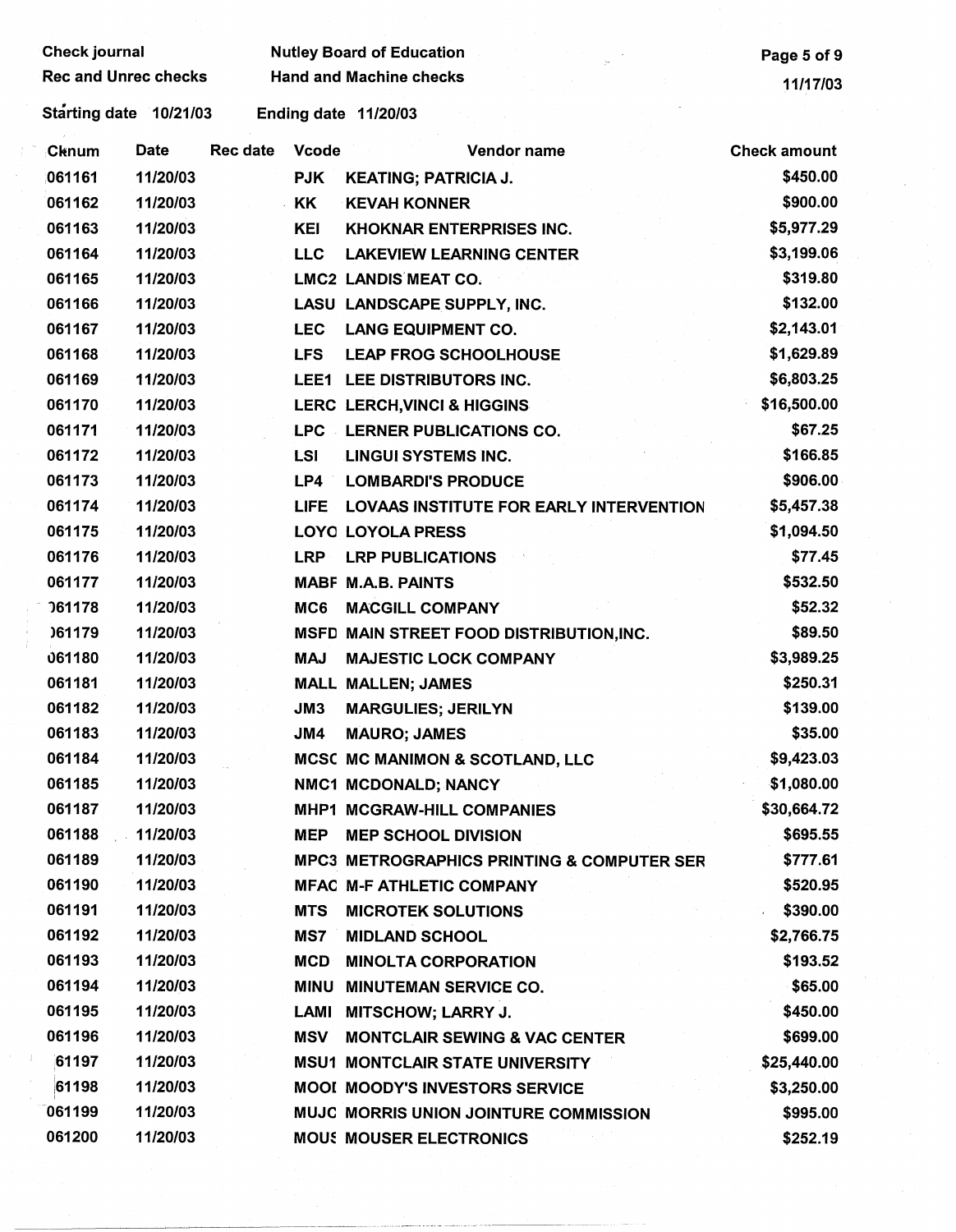| <b>Check journal</b> |                             |          |                 | <b>Nutley Board of Education</b>             | Page 6 of 9         |  |
|----------------------|-----------------------------|----------|-----------------|----------------------------------------------|---------------------|--|
|                      | <b>Rec and Unrec checks</b> |          |                 | <b>Hand and Machine checks</b>               | 11/17/03            |  |
|                      | Starting date 10/21/03      |          |                 | <b>Ending date 11/20/03</b>                  |                     |  |
| <b>Cknum</b>         | Date                        | Rec date | <b>Vcode</b>    | Vendor name                                  | <b>Check amount</b> |  |
| 061201               | 11/20/03                    |          |                 | MENC MUSIC EDUCATORS NATIONAL CONFERENCE     | \$364.00            |  |
| 061202               | 11/20/03                    |          | MS <sub>2</sub> | <b>MUSIC SHOP</b>                            | \$50.00             |  |
| 061203               | 11/20/03                    |          | MS <sub>6</sub> | <b>MUSIC SHOP</b>                            | \$3,621.50          |  |
| 061204               | 11/20/03                    |          | <b>MT</b>       | <b>MUSIC TIME INC.</b>                       | \$423.15            |  |
| 061205               | 11/20/03                    |          |                 | NJSA N.J.ASSOCIATION OF SCHOOL ADMINISTRATOR | \$3,005.00          |  |
| 061206               | 11/20/03                    |          | <b>NJIL</b>     | N.J.INTERSCHOLASTIC LACROSSE LEAGUE          | \$170.00            |  |
| 061207               | 11/20/03                    |          |                 | NBBC NARDONE BROTHERS BAKING COMPANY         | \$77.40             |  |
| 061208               | 11/20/03                    |          | FN <sub>1</sub> | <b>NARDONE; FLORENCE</b>                     | \$4,146.75          |  |
| 061209               | 11/20/03                    |          | <b>N1</b>       | <b>NASCO</b>                                 | \$250.03            |  |
| 061210               | 11/20/03                    |          |                 | NEMF NATIONAL ELECTRIC MOTOR REPAIR CO.      | \$254.13            |  |
| 061211               | 11/20/03                    |          |                 | NMSA NATIONAL MIDDLE SCHOOL ASSOCIATION      | \$59.00             |  |
| 061212               | 11/20/03                    |          | <b>NBC</b>      | <b>NBC AUTO PARTS</b>                        | \$31.30             |  |
| 061213               | 11/20/03                    |          |                 | <b>JCSC NEW JERSEY CITY UNIVERSITY</b>       | \$90.00             |  |
| 061214               | 11/20/03                    |          |                 | NJDA NEW JERSEY DEPARTMENT OF AGRICULTURE    | \$127.15            |  |
| 061215               | 11/20/03                    |          |                 | NJP1 NEW JERSEY PERFORMING ARTS CENTER       | \$75.00             |  |
| 061216               | 11/20/03                    |          | <b>NL</b>       | <b>NEWARK LIGHT CO.</b>                      | \$873.91            |  |
| 061217               | 11/20/03                    |          | <b>NRT</b>      | NEWARK REFRIGERATED WAREHOUSE                | \$135.00            |  |
| 061218               | 11/20/03                    |          |                 | <b>NBC1 NEWBRIDGE COMMUNICATIONS CO</b>      | \$2,092.20          |  |
| 061219               | 11/20/03                    |          | SN              | <b>NICASTRO; SUSAN</b>                       | \$598.50            |  |
| 061220               | 11/20/03                    |          | PN <sub>1</sub> | NICOLETTE; PHILIP                            | \$41.65             |  |
| 061221               | 11/20/03                    |          |                 | NJDF NJ DIVISION OF FIRE SAFETY              | \$1,162.00          |  |
| 061222               | 11/20/03                    |          | <b>NJD</b>      | <b>NJDOT</b>                                 | \$25.00             |  |
| 061223               | 11/20/03                    |          | NJSI            | <b>NJSIAA</b>                                | \$140.00            |  |
| 061224               | 11/20/03                    |          |                 | <b>NNJI NNJIL</b>                            | \$575.00            |  |
| 061225               | 11/20/03                    |          |                 | NHA NORTH HUDSON ACADEMY                     | \$2,804.22          |  |
| 061226               | 11/20/03                    |          |                 | NJN1 NORTH JERSEY MEDIA GROUP INC.           | \$204.00            |  |
| 061227               | 11/20/03                    |          |                 | <b>NSB1 NSBA</b>                             | \$2,610.00          |  |
| 061228               | 11/20/03                    |          |                 | NBOE NUTLEY BOARD OF EDUCATION               | \$153.14            |  |
| 061229               | 11/20/03                    |          | NC1             | <b>NUTLEY CAMERA</b>                         | \$5,553.44          |  |
| 061230               | 11/20/03                    |          | <b>NHC</b>      | NUTLEY HEATING & COOLING SUPPLY CO.          | \$349.15            |  |
| 061231               | 11/20/03                    |          |                 | NSR NUTLEY SHOP-RITE, INC.                   | \$1,890.99          |  |
| 061232               | 11/20/03                    |          |                 | OTC1 OCCUPATIONAL THERAPY CONSULTANTS, INC.  | \$330.00            |  |
| 061233               | 11/20/03                    |          | FO <sub>2</sub> | <b>OLIVETI; FRANK</b>                        | \$101.00            |  |
| 061234               | 11/20/03                    |          |                 | OSIE OSIEJA; CHRISTINA                       | \$450.00            |  |
| 061235               | 11/20/03                    |          | <b>OUP</b>      | <b>OXFORD UNIVERSITY PRESS</b>               | \$349.11            |  |
| 061236               | 11/20/03                    |          |                 | CIPA PALLEY; CINDY                           | \$2,225.00          |  |
| 061237               | 11/20/03                    |          |                 | PCSL PANASONIC COMMUNICATIONS & SYS LEASE A  | \$1,380.00          |  |
| 061238               | 11/20/03                    |          | <b>PDI</b>      | <b>PANASONIC DOCUMENT IMAGING</b>            | \$113.20            |  |
| 061239               | 11/20/03                    |          |                 | PRKS PARKER'S COMMERICAL APPLIANCE SVC., INC | \$231.00            |  |

 $\frac{1}{2} \frac{1}{2} \frac{1}{2} \frac{1}{2}$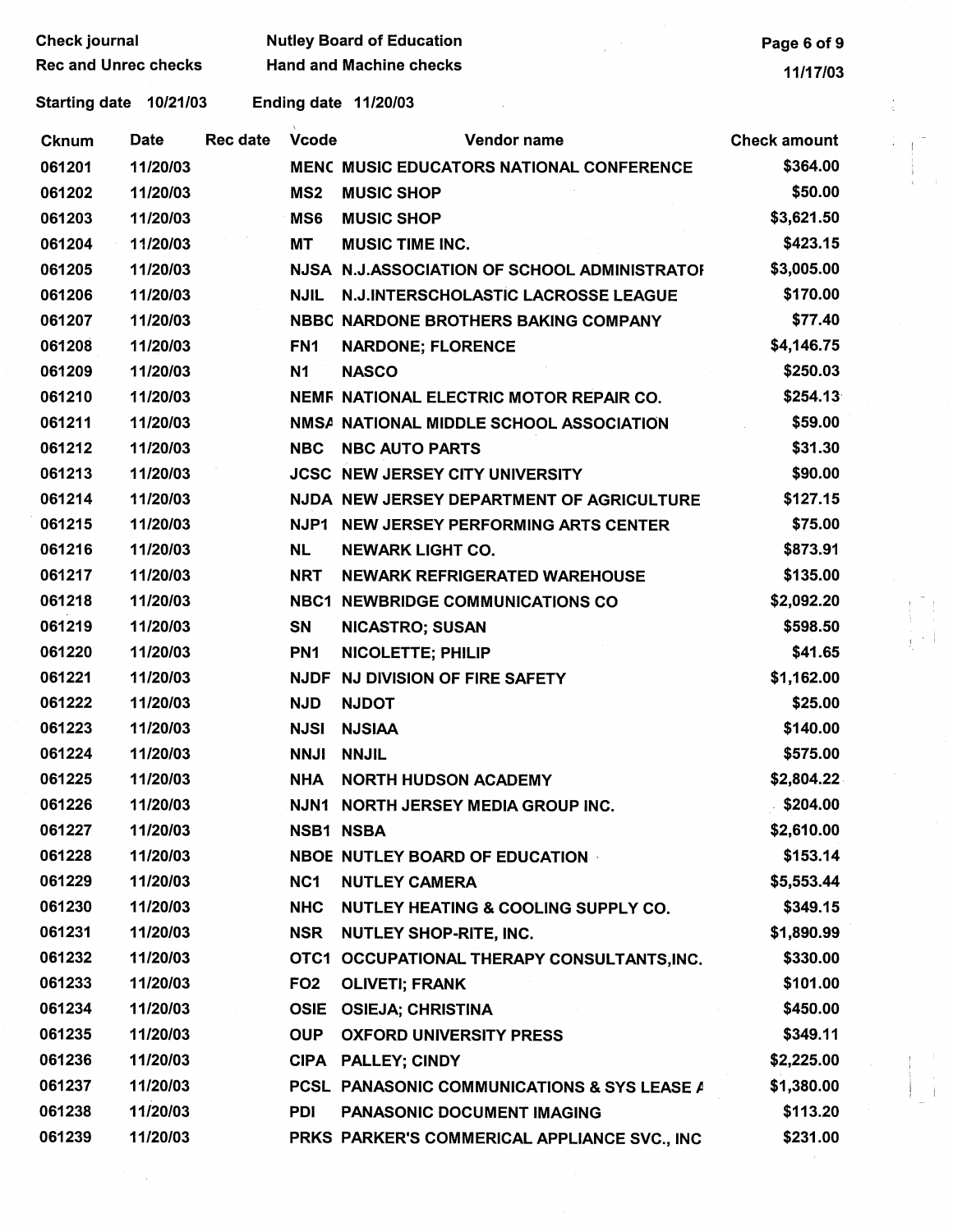| <b>Check journal</b>        |             |                 |                  | <b>Nutley Board of Education</b>          | Page 7 of 9         |
|-----------------------------|-------------|-----------------|------------------|-------------------------------------------|---------------------|
| <b>Rec and Unrec checks</b> |             |                 |                  | <b>Hand and Machine checks</b>            | 11/17/03            |
| Starting date 10/21/03      |             |                 |                  | Ending date 11/20/03                      |                     |
| Cknum                       | <b>Date</b> | <b>Rec date</b> | <b>Vcode</b>     | Vendor name                               | <b>Check amount</b> |
| 061240                      | 11/20/03    |                 | <b>PKP</b>       | PATEL MD; POORVI K                        | \$350.00            |
| 061241                      | 11/20/03    |                 | PTI              | PATRICIAN TRAVEL INC.                     | \$900.00            |
| 061242                      | 11/20/03    |                 | PP <sub>5</sub>  | <b>PAXTON PATTERSON.</b>                  | \$1,422.80          |
| 061243                      | 11/20/03    |                 | PE3              | <b>PEARSON EDUCATION</b>                  | \$21,655.22         |
| 061244                      | 11/20/03    |                 | <b>PBG</b>       | PECHTER'S BAKING GROUP, LLC.              | \$299.90            |
| 061245                      | 11/20/03    |                 | PW <sub>3</sub>  | <b>PEDIATRIC WORKSHOP</b>                 | \$208.00            |
| 061246                      | 11/20/03    |                 | PP <sub>14</sub> | PENGUIN PUTNAM INC.                       | \$118.80            |
| 061247                      | 11/20/03    |                 |                  | PENO PENNONI ASSOCIATES INC.              | \$11,800.00         |
| 061248                      | 11/20/03    |                 | <b>PPG</b>       | PEOPLES PUBLISHING GROUP                  | \$8,553.60          |
| 061249                      | 11/20/03    |                 | <b>PRP</b>       | PERFORMANCE RESOURCE PRESS                | \$113.68            |
| 061250                      | 11/20/03    |                 | <b>PBB</b>       | <b>PERMA-BOUND BOOKS</b>                  | \$2,909.32          |
| 061251                      | 11/20/03    |                 | <b>PCL</b>       | PERSONNEL CONCEPTS LIMITED                | \$653.05            |
| 061252                      | 11/20/03    |                 | PD4              | <b>PETE'S DELI</b>                        | \$547.93            |
| 061253                      | 11/20/03    |                 |                  | <b>PMK1 PMK GROUP</b>                     | \$4,100.00          |
| 061254                      | 11/20/03    |                 | <b>PEC</b>       | POSITIVE ELECTRIC CO.                     | \$3,850.00          |
| 061255                      | 11/20/03    |                 | <b>PMSI</b>      | <b>PREFERRED MEAL SYSTEMS, INC.</b>       | \$3,331.32          |
| 061256                      | 11/20/03    |                 | PT               | <b>PRINTING TECHNIQUES</b>                | \$9,098.00          |
| 061257                      | 11/20/03    |                 | PE               | <b>PRO-ED</b>                             | \$467.50            |
| 061258                      | 11/20/03    |                 | <b>PSE</b>       | PUBLIC SERVICE ELECTRIC & GAS CO.         | \$39,283.48         |
| 061259                      | 11/20/03    |                 | <b>RMC</b>       | <b>RAND MCNALLY &amp; COMPANY</b>         | \$530.05            |
| 061260                      | 11/20/03    |                 | <b>RFB</b>       | <b>RECORDING FOR THE BLIND</b>            | \$75.00             |
| 061261                      | 11/20/03    |                 |                  | RSSC REGAL STAMP & SIGN CO., INC.         | \$47.25             |
| 061262                      | 11/20/03    |                 | RBC.             | <b>REGENT BOOK COMPANY</b>                | \$30.10             |
| 061263                      | 11/20/03    |                 |                  | REST RESTAINO; ALFRED                     | \$140.41            |
| 061264                      | 11/20/03    |                 | <b>RF</b>        | <b>RICHARDS FLORIST</b>                   | \$54.00             |
| 061265                      | 11/20/03    |                 | <b>RSC</b>       | <b>RICH-SEAPACK CORPORATION</b>           | \$1,179.36          |
| 061266                      | 11/20/03    |                 |                  | RICH RICOH CORP.                          | \$253.50            |
| 061267                      | 11/20/03    |                 |                  | RBOE RIDGEFIELD BOARD OF EDUCATION        | \$13,339.90         |
| 061268                      | 11/20/03    |                 | RB <sub>6</sub>  | <b>RITACCO BRO'S</b>                      | \$4,057.90          |
| 061269                      | 11/20/03    |                 | <b>RPC</b>       | <b>RIVERSIDE PUBLISHING CO</b>            | \$399.77            |
| 061270                      | 11/20/03    |                 |                  | <b>RUST RUSTY'S PIANO/ORGAN CO.</b>       | \$155.00            |
| 061271                      | 11/20/03    |                 | RU               | <b>RUTGERS UNIVERSITY</b>                 | \$200.00            |
| 061272                      | 11/20/03    |                 | RU1              | <b>RUTGERS UNIVERSITY</b>                 | \$380.00            |
| 061273                      | 11/20/03    |                 |                  | <b>RSU1 RUTGERS, THE STATE UNIVERSITY</b> | \$189.00            |
| 061274                      | 11/20/03    |                 | <b>SSA</b>       | <b>S &amp; S WORLDWIDE</b>                | \$281.96            |
| 61275                       | 11/20/03    |                 |                  | <b>SAG2 SAGE DAY II</b>                   | \$6,571.95          |
| 61276                       | 11/20/03    |                 | <b>SAP</b>       | <b>SALLY'S AUTO PARTS INC.</b>            | \$105.85            |
| 061277                      | 11/20/03    |                 | <b>SWS</b>       | <b>SARGENT WELCH SCIENTIFIC CO.</b>       | \$700.50            |
| 061278                      | 11/20/03    |                 | S.               | <b>SCHOLASTIC MAGAZINES</b>               | \$5,205.33          |
|                             |             |                 |                  |                                           |                     |
|                             |             |                 |                  |                                           |                     |
|                             |             |                 |                  |                                           |                     |

 $\int_0^\infty$ 

 $\hat{A}^{(1)}$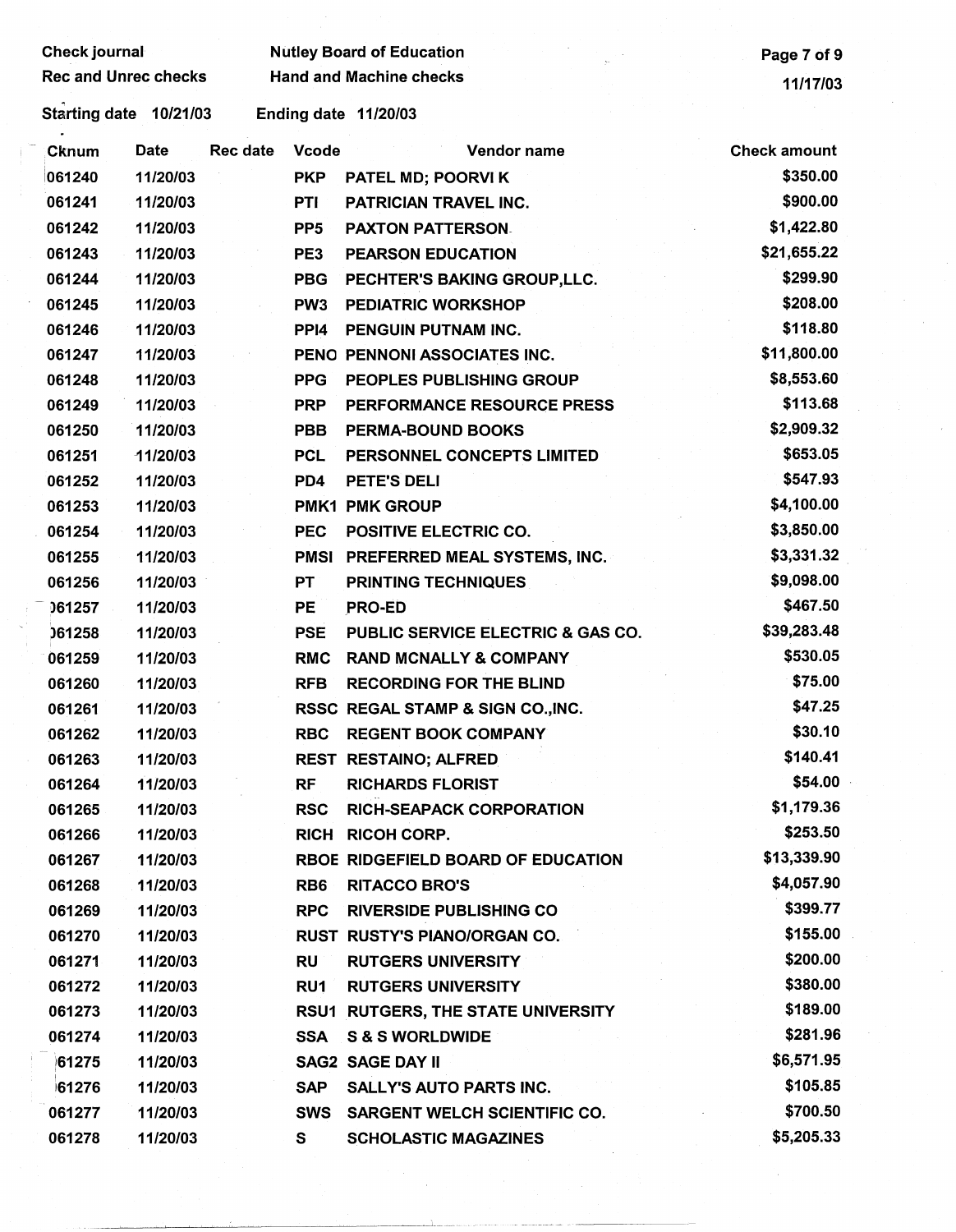| Check journal               |             |                 |                  | <b>Nutley Board of Education</b>                 | Page 8 of 9         |  |
|-----------------------------|-------------|-----------------|------------------|--------------------------------------------------|---------------------|--|
| <b>Rec and Unrec checks</b> |             |                 |                  | <b>Hand and Machine checks</b>                   | 11/17/03            |  |
| Starting date 10/21/03      |             |                 |                  | Ending date 11/20/03                             |                     |  |
| <b>Cknum</b>                | <b>Date</b> | <b>Rec date</b> | <b>Vcode</b>     | Vendor name                                      | <b>Check amount</b> |  |
| 061279                      | 11/20/03    |                 | <b>SPC</b>       | <b>SCHOOL SPECIALTY INC</b>                      | \$12,150.90         |  |
| 061280                      | 11/20/03    |                 | JS8              | <b>SCOCCIMARRO; JOAN</b>                         | \$49.99             |  |
| 061281                      | 11/20/03    |                 | KS               | <b>SERAFINO, PH.D.; KATHLEEN</b>                 | \$803.39            |  |
| 061282                      | 11/20/03    |                 |                  | SHAR SHARP ELEVATOR COMPANY, INC.                | \$290.00            |  |
| 061283                      | 11/20/03    |                 |                  | SHFF SHIFF & GOLDMAN, INC.                       | \$859.26            |  |
| 061284                      | 11/20/03    |                 | SIG <sub>2</sub> | SIGN GROUP, INC.                                 | \$1,765.00          |  |
| 061285                      | 11/20/03    |                 |                  | <b>SSSS SOCIAL STUDIES SCHOOL SERVICE</b>        | \$117.72            |  |
| 061286                      | 11/20/03    |                 | <b>SPT</b>       | <b>SPORTIME</b>                                  | \$1,821.00          |  |
| 061287                      | 11/20/03    |                 |                  | STBU STAPLES BUSINESS ADVANTAGE                  | \$1,453.55          |  |
| 061288                      | 11/20/03    |                 | SI5              | <b>STEWART INDUSTRIES</b>                        | \$1,481.49          |  |
| 061289                      | 11/20/03    |                 | <b>SVM</b>       | <b>SUNBURST VISUAL MEDIA</b>                     | \$561.38            |  |
| 061290                      | 11/20/03    |                 | <b>SFF</b>       | <b>SUNNY FRESH FOODS</b>                         | \$522.14            |  |
| 061291                      | 11/20/03    |                 |                  | <b>SDSC SUPER DUPER INC.</b>                     | \$123.65            |  |
| 061292                      | 11/20/03    |                 |                  | <b>SCRC SUSSEX COUNTY REGIONAL COOPERATIVE</b>   | \$22,261.52         |  |
| 061293                      | 11/20/03    |                 | <b>TDC</b>       | T.D. CURRAN INC.                                 | \$284.20            |  |
| 061294                      | 11/20/03    |                 |                  | <b>TSOF TANNER SCHOOL &amp; OFFICE FURNITURE</b> | \$5,257.48          |  |
| 061295                      | 11/20/03    |                 | <b>TKM</b>       | TED KOWALS MARINE, LLC                           | \$1,075.00          |  |
| 061296                      | 11/20/03    |                 |                  | CHS2 THE COMMUNITY SCHOOL, INC.                  | \$16,691.35         |  |
| 061297                      | 11/20/03    |                 |                  | MUSS THE MUSICAL SOURCE INC.                     | \$184.75            |  |
| 061298                      | 11/20/03    |                 | <b>TRS</b>       | THERAPEUTIC REHABILITATION SERVICES              | \$344.00            |  |
| 061299                      | 11/20/03    |                 | <b>TRB</b>       | <b>THOMAS R. BARONE</b>                          | \$270.00            |  |
| 061300                      | 11/20/03    |                 | <b>VOIC</b>      | <b>T-MOBILE</b>                                  | \$579.82            |  |
| 061301                      | 11/20/03    |                 | <b>SHT</b>       | <b>TOLVE; SHERRIE</b>                            | \$450.00            |  |
| 061302                      | 11/20/03    |                 | <b>TSP</b>       | TOM SNYDER PRODUCTIONS INC.                      | \$86.34             |  |
| 061303                      | 11/20/03    |                 | TN               | <b>TOWNSHIP OF NUTLEY</b>                        | \$21,766.96         |  |
| 061304                      | 11/20/03    |                 |                  | <b>TACT TransAct Communications, Inc</b>         | \$900.00            |  |
| 061305                      | 11/20/03    |                 |                  | BOET TRANSP. PETTY CASH/P.HOLLYWOOD,TRUSTE       | \$252.03            |  |
| 061306                      | 11/20/03    |                 | <b>WPT</b>       | <b>TREMCO</b>                                    | \$3,358.00          |  |
| 061307                      | 11/20/03    |                 | <b>TACI</b>      | TRIARCO ARTS & CRAFTS, INC.                      | \$560.37            |  |
| 061308                      | 11/20/03    |                 | <b>TTE</b>       | <b>TRI-TECH ENGINEERING</b>                      | \$2,613.91          |  |
| 061309                      | 11/20/03    |                 | <b>TRO</b>       | TROXELL COMMUNICATIONS, INC.                     | \$1,777.38          |  |
| 061310                      | 11/20/03    |                 | <b>TDFI</b>      | <b>TUSCAN/LEHIGH DAIRIES, L.P.</b>               | \$3,978.37          |  |
| 061311                      | 11/20/03    |                 | <b>UNIV</b>      | UNIVERSAL SPORTING GOODS INC.                    | \$2,768.50          |  |
| 061312                      | 11/20/03    |                 | BA               | <b>VERIZON</b>                                   | \$8,899.42          |  |
| 061313                      | 11/20/03    |                 |                  | <b>VBOE VERONA BOARD OF EDUCATION</b>            | \$2,496.20          |  |
| 061314                      | 11/20/03    |                 | <b>VB</b>        | <b>VIOLA BROTHERS INC</b>                        | \$1,480.18          |  |
| 061315                      | 11/20/03    |                 |                  | WA4 WASHINGTON ACADEMY                           | \$5,877.24          |  |
| 061316                      | 11/20/03    |                 |                  | WSPC WASHINGTON PETTY CASH/D.JONES, TRUSTEE      | \$250.62            |  |
| 061317                      | 11/20/03    |                 |                  | WAST WASTE MANAGEMENT OF NJ, INC.                | \$3,339.90          |  |